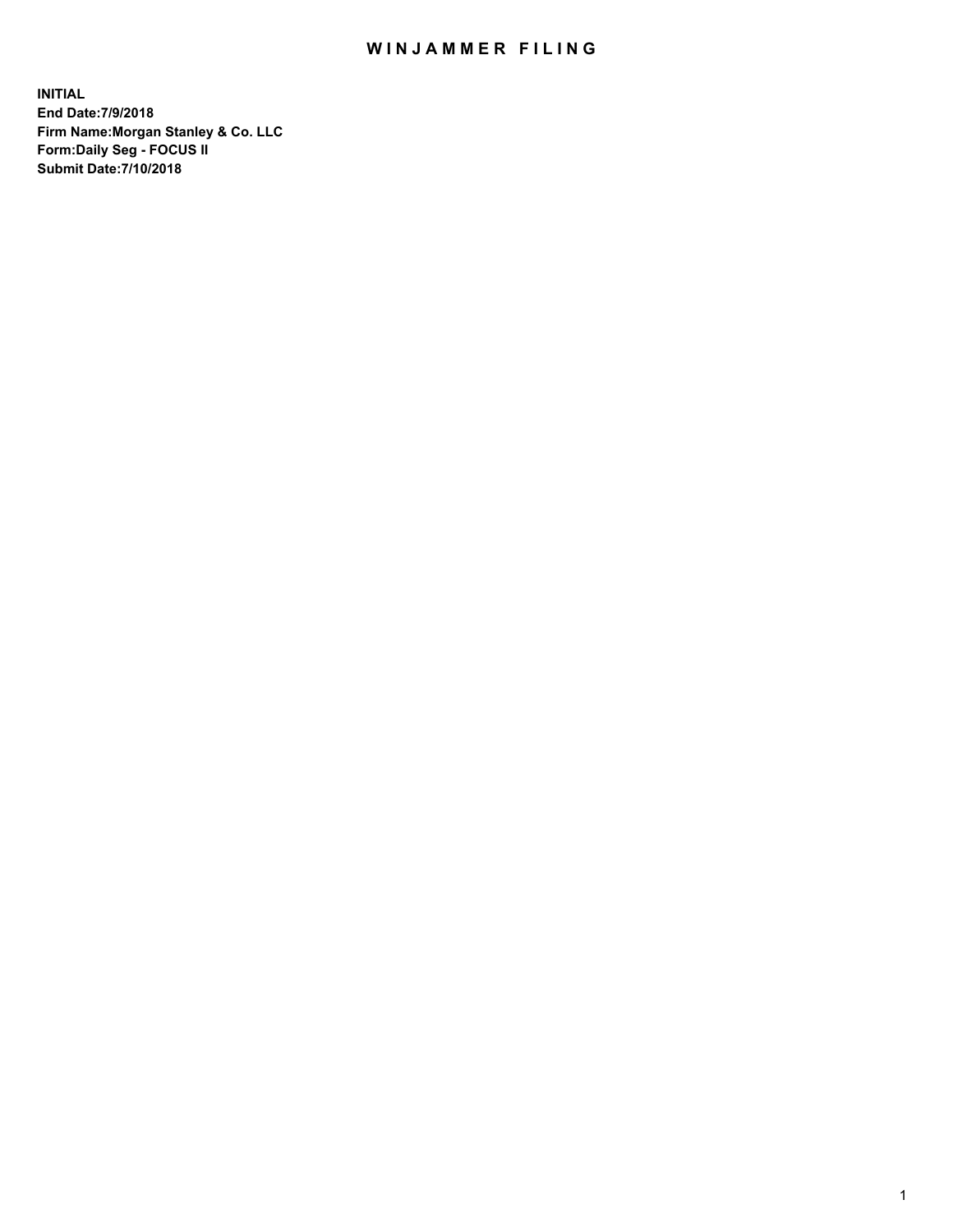**INITIAL End Date:7/9/2018 Firm Name:Morgan Stanley & Co. LLC Form:Daily Seg - FOCUS II Submit Date:7/10/2018 Daily Segregation - Cover Page**

| Name of Company                                                                                                                                                                                                                                                                                                                | <b>Morgan Stanley &amp; Co. LLC</b>                    |
|--------------------------------------------------------------------------------------------------------------------------------------------------------------------------------------------------------------------------------------------------------------------------------------------------------------------------------|--------------------------------------------------------|
| <b>Contact Name</b>                                                                                                                                                                                                                                                                                                            | <b>Ikram Shah</b>                                      |
| <b>Contact Phone Number</b>                                                                                                                                                                                                                                                                                                    | 212-276-0963                                           |
| <b>Contact Email Address</b>                                                                                                                                                                                                                                                                                                   | Ikram.shah@morganstanley.com                           |
| FCM's Customer Segregated Funds Residual Interest Target (choose one):<br>a. Minimum dollar amount: ; or<br>b. Minimum percentage of customer segregated funds required:%; or<br>c. Dollar amount range between: and; or<br>d. Percentage range of customer segregated funds required between:% and%.                          | 280,000,000<br><u>0</u><br>0 Q<br>0 Q                  |
| FCM's Customer Secured Amount Funds Residual Interest Target (choose one):<br>a. Minimum dollar amount: ; or<br>b. Minimum percentage of customer secured funds required:%; or<br>c. Dollar amount range between: and; or<br>d. Percentage range of customer secured funds required between:% and%.                            | 140,000,000<br><u>0</u><br><u>00</u><br>0 <sup>0</sup> |
| FCM's Cleared Swaps Customer Collateral Residual Interest Target (choose one):<br>a. Minimum dollar amount: ; or<br>b. Minimum percentage of cleared swaps customer collateral required:% ; or<br>c. Dollar amount range between: and; or<br>d. Percentage range of cleared swaps customer collateral required between:% and%. | 92,000,000<br><u>0</u><br><u>00</u><br>0 Q             |

Attach supporting documents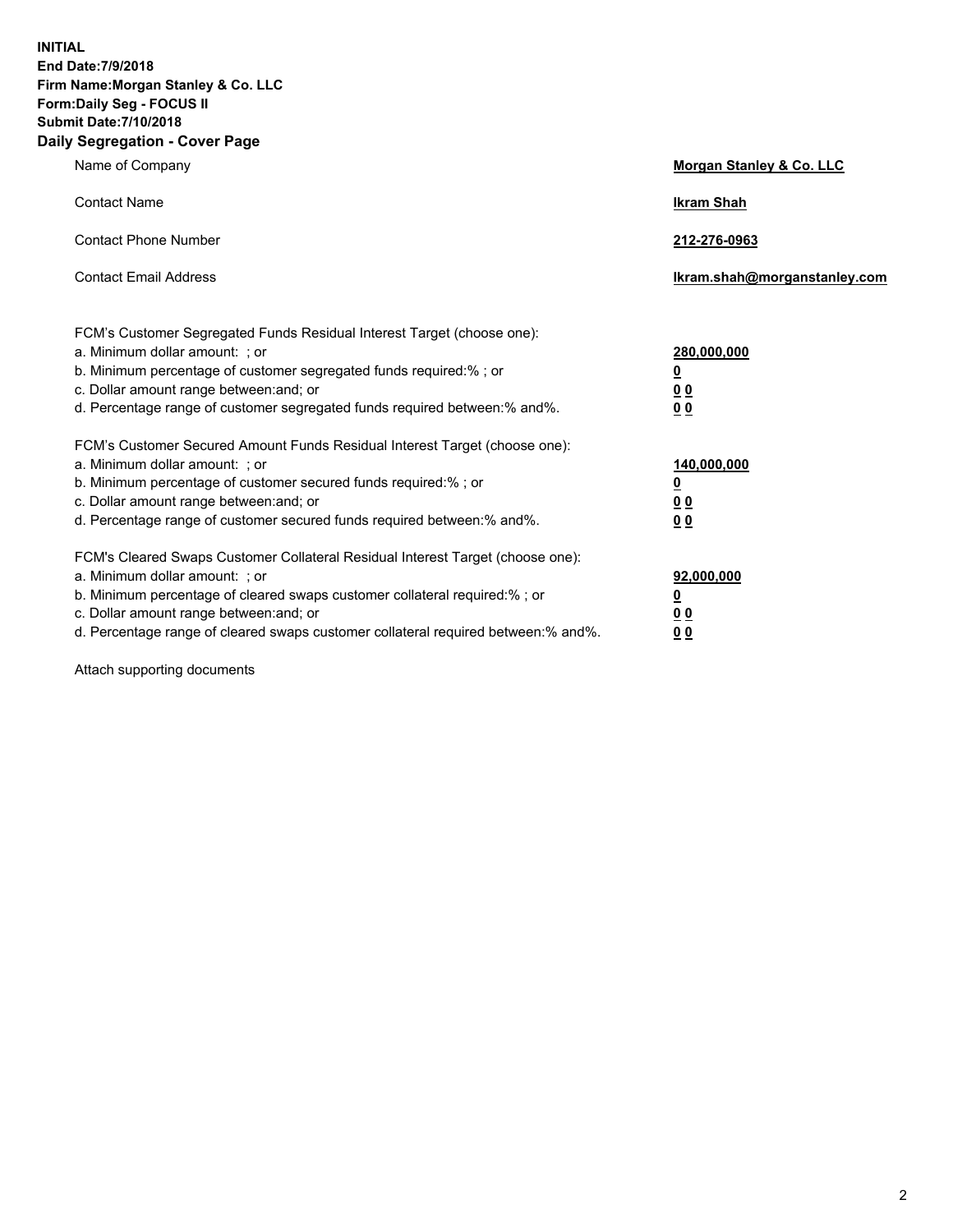## **INITIAL End Date:7/9/2018 Firm Name:Morgan Stanley & Co. LLC Form:Daily Seg - FOCUS II Submit Date:7/10/2018 Daily Segregation - Secured Amounts** Foreign Futures and Foreign Options Secured Amounts Amount required to be set aside pursuant to law, rule or regulation of a foreign government or a rule of a self-regulatory organization authorized thereunder 1. Net ledger balance - Foreign Futures and Foreign Option Trading - All Customers A. Cash **3,328,226,346** [7315] B. Securities (at market) **2,109,943,752** [7317] 2. Net unrealized profit (loss) in open futures contracts traded on a foreign board of trade **-263,326,128** [7325] 3. Exchange traded options a. Market value of open option contracts purchased on a foreign board of trade **30,768,074** [7335] b. Market value of open contracts granted (sold) on a foreign board of trade **-24,018,566** [7337] 4. Net equity (deficit) (add lines 1. 2. and 3.) **5,181,593,478** [7345] 5. Account liquidating to a deficit and account with a debit balances - gross amount **109,756,828** [7351] Less: amount offset by customer owned securities **-107,211,641** [7352] **2,545,187** 6. Amount required to be set aside as the secured amount - Net Liquidating Equity Method (add lines 4 and 5) 7. Greater of amount required to be set aside pursuant to foreign jurisdiction (above) or line 6. FUNDS DEPOSITED IN SEPARATE REGULATION 30.7 ACCOUNTS 1. Cash in banks A. Banks located in the United States **738,765,853** [7500] B. Other banks qualified under Regulation 30.7 **470,207,130** [7520] **1,208,972,983** 2. Securities A. In safekeeping with banks located in the United States **129,489,104** [7540] B. In safekeeping with other banks qualified under Regulation 30.7 **0** [7560] **129,489,104** [7570] 3. Equities with registered futures commission merchants A. Cash **6,434,662** [7580] B. Securities **0** [7590] C. Unrealized gain (loss) on open futures contracts **-325,417** [7600] D. Value of long option contracts **0** [7610] E. Value of short option contracts **0** [7615] **6,109,245** [7620] 4. Amounts held by clearing organizations of foreign boards of trade A. Cash **0** [7640] B. Securities **0** [7650] C. Amount due to (from) clearing organization - daily variation **0** [7660] D. Value of long option contracts **0** [7670] E. Value of short option contracts **0** [7675] **0** [7680] 5. Amounts held by members of foreign boards of trade A. Cash **2,349,433,473** [7700] B. Securities **1,980,454,647** [7710] C. Unrealized gain (loss) on open futures contracts **-263,000,710** [7720] D. Value of long option contracts **30,768,074** [7730] E. Value of short option contracts **-24,018,566** [7735] **4,073,636,918**

- 6. Amounts with other depositories designated by a foreign board of trade **0** [7760]
- 7. Segregated funds on hand **0** [7765]
- 8. Total funds in separate section 30.7 accounts **5,418,208,250** [7770]
- 9. Excess (deficiency) Set Aside for Secured Amount (subtract line 7 Secured Statement Page 1 from Line 8)
- 10. Management Target Amount for Excess funds in separate section 30.7 accounts **140,000,000** [7780]
- 11. Excess (deficiency) funds in separate 30.7 accounts over (under) Management Target **94,069,585** [7785]

**0** [7305]

[7354] **5,184,138,665** [7355]

**5,184,138,665** [7360]

[7530]

[7740] **234,069,585** [7380]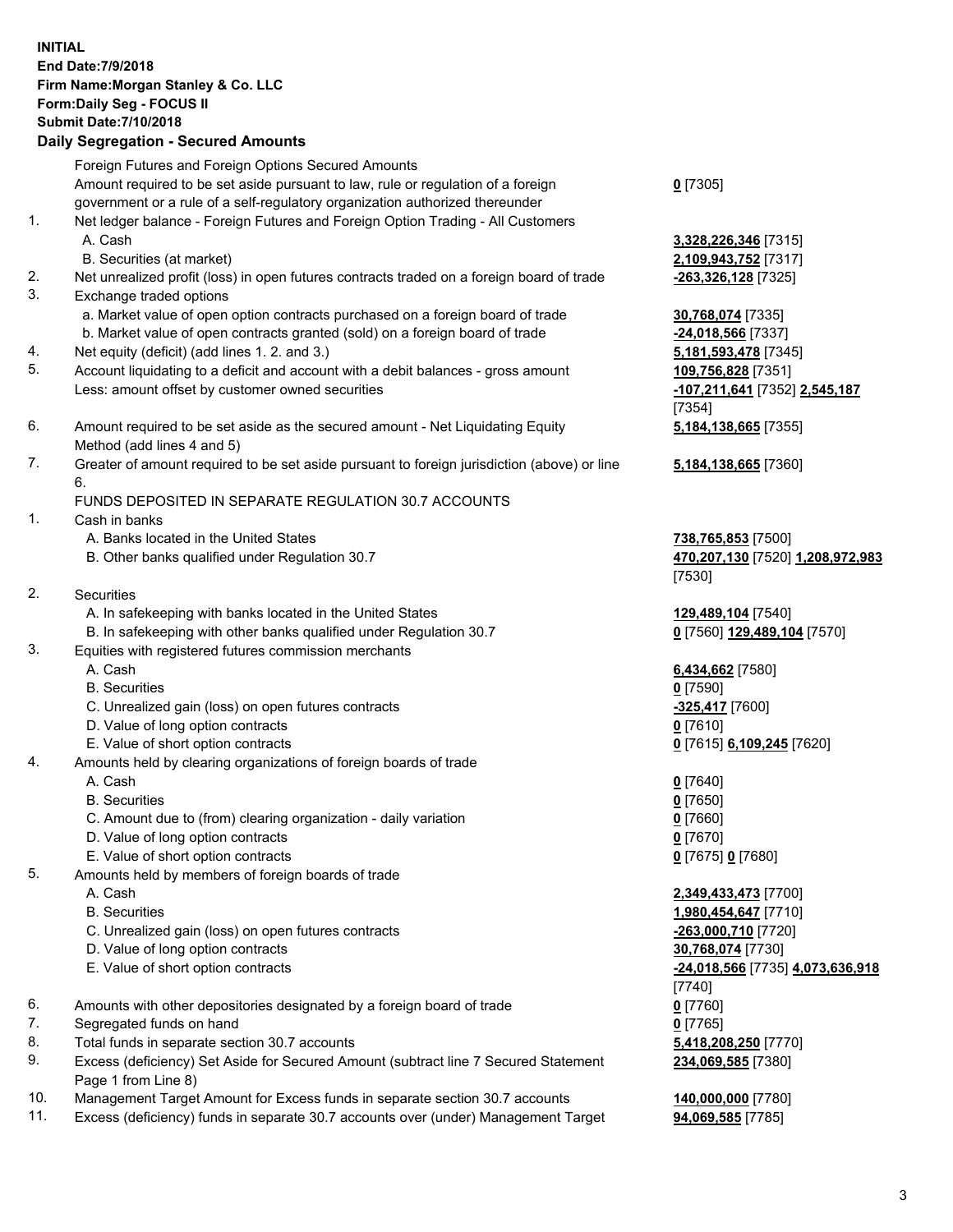| <b>INITIAL</b>                  | End Date: 7/9/2018<br>Firm Name: Morgan Stanley & Co. LLC<br>Form: Daily Seg - FOCUS II<br><b>Submit Date: 7/10/2018</b><br>Daily Segregation - Segregation Statement                                                                                                                                                |                                                                                                      |
|---------------------------------|----------------------------------------------------------------------------------------------------------------------------------------------------------------------------------------------------------------------------------------------------------------------------------------------------------------------|------------------------------------------------------------------------------------------------------|
|                                 | SEGREGATION REQUIREMENTS(Section 4d(2) of the CEAct)                                                                                                                                                                                                                                                                 |                                                                                                      |
| 1.                              | Net ledger balance<br>A. Cash<br>B. Securities (at market)                                                                                                                                                                                                                                                           | 10,235,493,287 [7010]<br>5,518,562,516 [7020]                                                        |
| 2.<br>3.                        | Net unrealized profit (loss) in open futures contracts traded on a contract market<br>Exchange traded options                                                                                                                                                                                                        | 713,256,994 [7030]                                                                                   |
| 4.<br>5.                        | A. Add market value of open option contracts purchased on a contract market<br>B. Deduct market value of open option contracts granted (sold) on a contract market<br>Net equity (deficit) (add lines 1, 2 and 3)<br>Accounts liquidating to a deficit and accounts with                                             | 365,127,411 [7032]<br>-528,185,576 [7033]<br>16,304,254,632 [7040]                                   |
|                                 | debit balances - gross amount<br>Less: amount offset by customer securities                                                                                                                                                                                                                                          | 347,786,539 [7045]<br><mark>-347,131,697</mark> [7047] <mark>654,842</mark> [7050]                   |
| 6.                              | Amount required to be segregated (add lines 4 and 5)<br>FUNDS IN SEGREGATED ACCOUNTS                                                                                                                                                                                                                                 | 16,304,909,474 [7060]                                                                                |
| 7.                              | Deposited in segregated funds bank accounts<br>A. Cash<br>B. Securities representing investments of customers' funds (at market)<br>C. Securities held for particular customers or option customers in lieu of cash (at<br>market)                                                                                   | 5,305,022,487 [7070]<br>$0$ [7080]<br>531,720,729 [7090]                                             |
| 8.                              | Margins on deposit with derivatives clearing organizations of contract markets<br>A. Cash<br>B. Securities representing investments of customers' funds (at market)<br>C. Securities held for particular customers or option customers in lieu of cash (at<br>market)                                                | 5,817,389,834 [7100]<br>$0$ [7110]<br>4,986,841,787 [7120]                                           |
| 9.<br>10.                       | Net settlement from (to) derivatives clearing organizations of contract markets<br>Exchange traded options<br>A. Value of open long option contracts<br>B. Value of open short option contracts                                                                                                                      | 152,829,047 [7130]<br>365,127,411 [7132]<br>-528,185,576 [7133]                                      |
| 11.                             | Net equities with other FCMs<br>A. Net liquidating equity<br>B. Securities representing investments of customers' funds (at market)<br>C. Securities held for particular customers or option customers in lieu of cash (at                                                                                           | 13,124,664 [7140]<br>$0$ [7160]<br>$0$ [7170]                                                        |
| 12.<br>13.<br>14.<br>15.<br>16. | market)<br>Segregated funds on hand<br>Total amount in segregation (add lines 7 through 12)<br>Excess (deficiency) funds in segregation (subtract line 6 from line 13)<br>Management Target Amount for Excess funds in segregation<br>Excess (deficiency) funds in segregation over (under) Management Target Amount | $0$ [7150]<br>16,643,870,383 [7180]<br>338,960,909 [7190]<br>280,000,000 [7194]<br>58,960,909 [7198] |

Excess